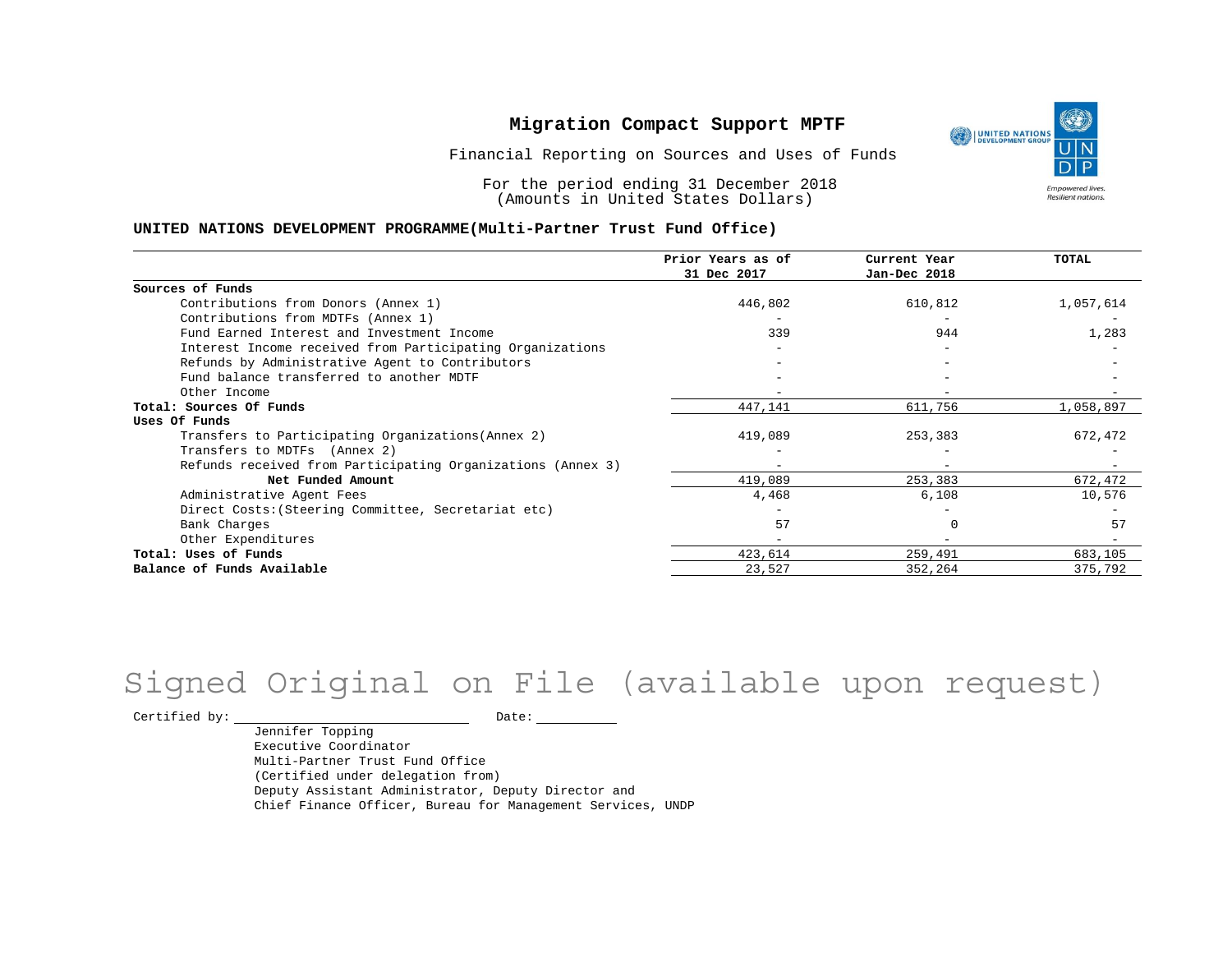

Financial Reporting on Sources and Uses of Funds

For the period ending 31 December 2018 (Amounts in United States Dollars)

#### **UNITED NATIONS DEVELOPMENT PROGRAMME(Multi-Partner Trust Fund Office)**

**Annex - 1: Contributions**

|                               | Prior Years as of | Current Year             | TOTAL     |
|-------------------------------|-------------------|--------------------------|-----------|
|                               | 31 Dec 2017       | Jan-Dec 2018             |           |
| From Contributors             |                   |                          |           |
| Austrian Development Agency   | 23,764            | $\overline{\phantom{a}}$ | 23,764    |
| GOVERNMENT OF AUSTRALIA       | 37,580            | $\overline{\phantom{a}}$ | 37,580    |
| GOVERNMENT OF CYPRUS          | 5,950             | 11,400                   | 17,350    |
| GOVERNMENT OF DENMARK         |                   | 98,923                   | 98,923    |
| GOVERNMENT OF IRELAND         | 20,700            | 56,130                   | 76,830    |
| GOVERNMENT OF NORWAY          | 257,748           | $\overline{\phantom{a}}$ | 257,748   |
| GOVERNMENT OF PHILIPPINES     |                   | 10,000                   | 10,000    |
| GOVERNMENT OF OATAR           |                   | 200,000                  | 200,000   |
| GOVERNMENT OF SLOVAK REPUBLIC | 17,474            | $\overline{\phantom{0}}$ | 17,474    |
| GOVERNMENT OF SWEDEN          | -                 | 113,426                  | 113,426   |
| GOVERNMENT OF SWITZERLAND     | 83,586            | 120,934                  | 204,520   |
| Total: Contributions          | 446,802           | 610,812                  | 1,057,614 |

Signed Original on File (available upon request)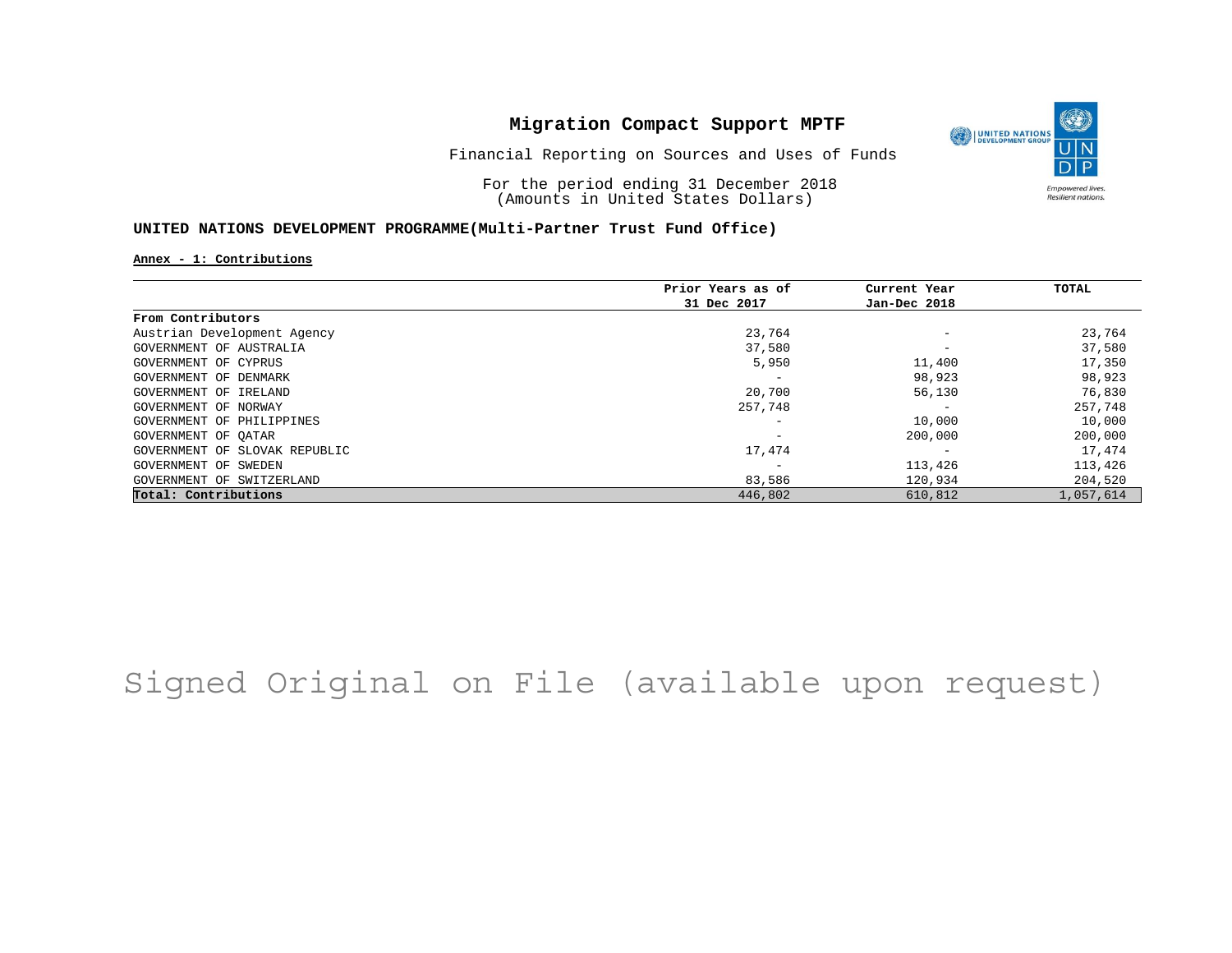

Financial Reporting on Sources and Uses of Funds

For the period ending 31 December 2018 (Amounts in United States Dollars)

#### **UNITED NATIONS DEVELOPMENT PROGRAMME(Multi-Partner Trust Fund Office)**

**Annex - 2: Transfers**

|                                | Prior Years as of | Current Year             | TOTAL   |
|--------------------------------|-------------------|--------------------------|---------|
|                                | 31 Dec 2017       | Jan-Dec 2018             |         |
| To Participating Organizations |                   |                          |         |
| IOM                            | 35,343            | $\overline{\phantom{0}}$ | 35,343  |
| UNDP                           | 383,746           | 253,383                  | 637,129 |
|                                |                   |                          |         |
| Total Transfers                | 419,089           | 253,383                  | 672,472 |
|                                |                   |                          |         |

## Signed Original on File (available upon request)